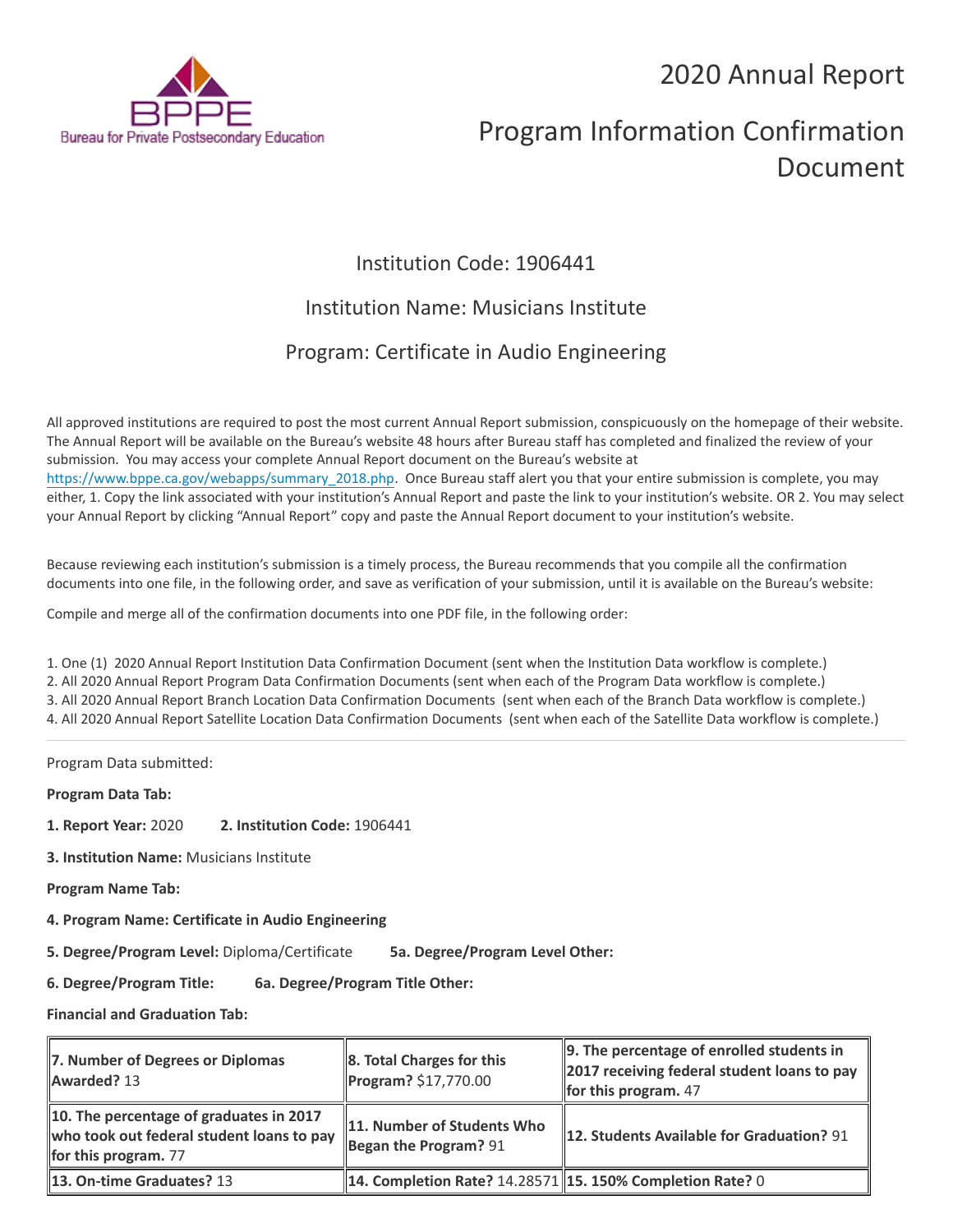#### **16. Is the above data taken from the Integrated Postsecondary Education Data System (IPEDS) of the United States Department of Education?** Yes

#### **Placement Data Tab:**

CEC § 94929.5 requires institutions to report placement data for every program that is designed or advertised to lead to a particular career, or advertised or promoted with any claim regarding job placement.

| 17. Graduates Available for<br><b>Employment?</b> 13                                                                                                                    | 18 Graduates Employed in the<br>$\blacktriangleright$ Field? 6 | 19. Placement<br>Rate? 46.15385 |  |  |
|-------------------------------------------------------------------------------------------------------------------------------------------------------------------------|----------------------------------------------------------------|---------------------------------|--|--|
| 20. Graduates Employed in the field                                                                                                                                     |                                                                |                                 |  |  |
| $\vert$ 20a. 20 to 29 hours per week? 2<br>20b. At least 30 hours per week? 3                                                                                           |                                                                |                                 |  |  |
| $\ $ 21. Indicate the number of graduates employed                                                                                                                      |                                                                |                                 |  |  |
| 21a. In a single position in the field of study: 2<br>21b. Concurrent aggregated positions in the field of<br>study: $0$                                                |                                                                |                                 |  |  |
| 21c. Freelance/self-employed: 5<br>21d. By the institution or an employer owned by the institution, or<br>$\ $ an employer who shares ownership with the institution: 0 |                                                                |                                 |  |  |

#### **Exam Passage Rate Tab:**

5 CCR §74112(j) requires the institution to collect the exam passage data directly from its graduates if the exam passage data is not available from the licensing agency.

**22. Does this educational program lead to an occupation that requires State licensing?** No

#### **22a. Do graduates have the option or requirement for more than one type of State licensing exam?**

 **Option/Requirement #1: Option/Requirement #2: Option/Requirement #3: Option/Requirement #4:**

**Exam Passage Rate - Year 1 Tab:**

**23. Name of the State licensing entity that licenses the field:** No

**24. Name of Exam?**

| 25. Number of Graduates Taking | 26. Number Who Passed the | 27. Number Who Failed the | $\ $ 28. Passage |
|--------------------------------|---------------------------|---------------------------|------------------|
| <b>State Exam?</b>             | <b>State Exam?</b>        | <b>State Exam?</b>        | Rate?            |

**29. Is This Data from the State Licensing Agency that Administered the Exam? 29a. Name of Agency:**

**30. If the response to #29 is "No", provide a description of the process used for Attempting to Contact Students.**

**Exam Passage Rate - Year 2 Tab:**

**31. Name of the State licensing entity that licenses the field:**

**32. Name of Exam?**

| 33. Number of Graduates Taking | 34. Number Who Passed the | <b>35. Number Who Failed the</b> | $\parallel$ 36. Passage |
|--------------------------------|---------------------------|----------------------------------|-------------------------|
| <b>State Exam?</b>             | <b>State Exam?</b>        | <b>State Exam?</b>               | $\parallel$ Rate?       |

**37. Is This Data from the State Licensing Agency that Administered the Exam? 37a. Name of Agency:**

**38. If the response to #37 is "No", provide a description of the process used for Attempting to Contact Students.** 

**Salary Data Tab:**